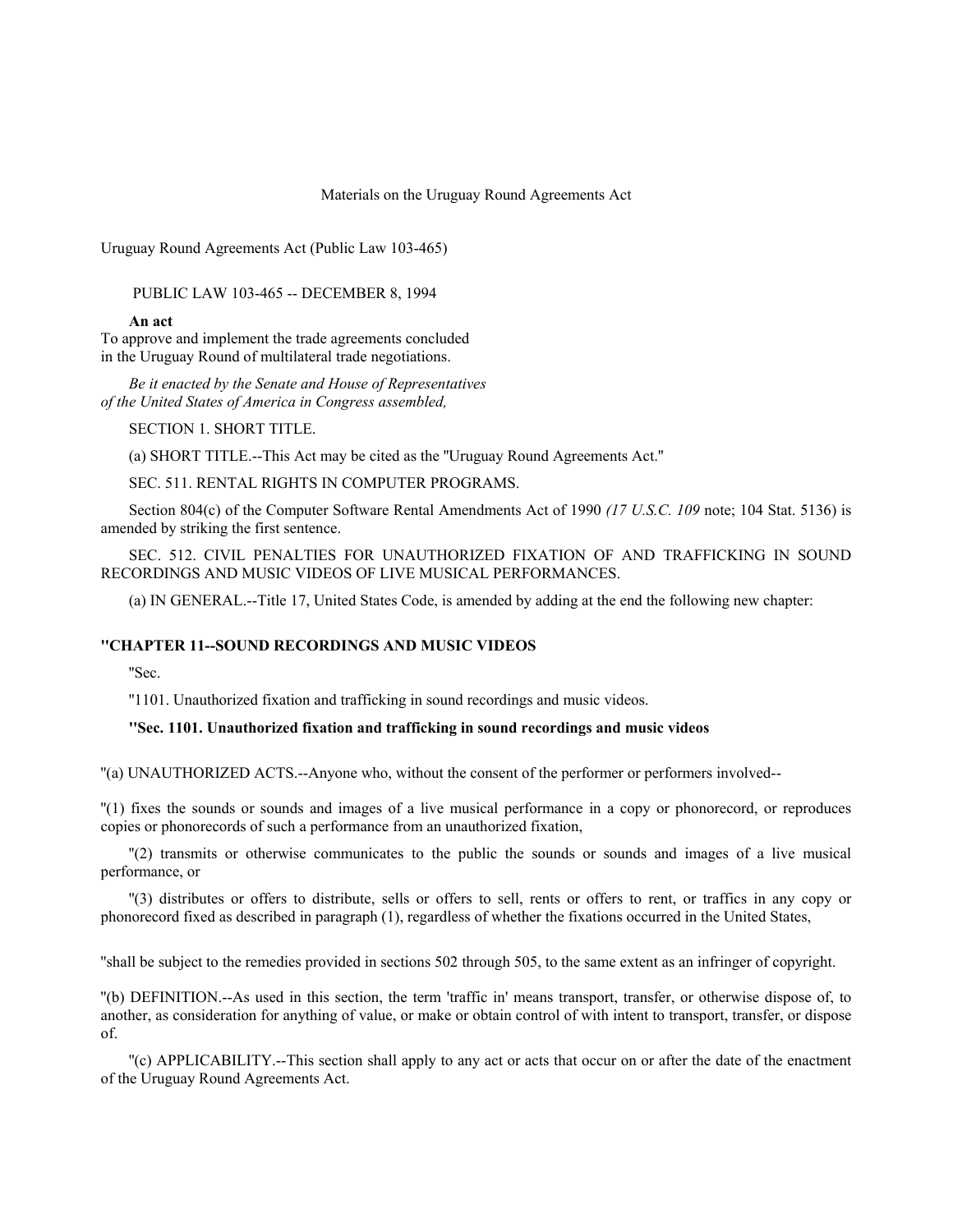''(d) STATE LAW NOT PREEMPTED.--Nothing in this section may be construed to annul or limit any rights or remedies under the common law or statutes of any State.''

(b) CONFORMING AMENDMENT.--The table of chapters for title 17, United States Code, is amended by adding at the end the following:

### **''11. Sound Recordings and Music Videos ... 1101''.**

\* \* \* \* \*

SEC. 514. RESTORED WORKS.

(a) IN GENERAL.--Section 104A of title 17, United States Code, is amended to read as follows:

''Sec. 104A. Copyright in restored works

''(a) AUTOMATIC PROTECTION AND TERM.--

''(1) TERM.--

''(A) Copyright subsists, in accordance with this section, in restored works, and vests automatically on the date of restoration.

''(B) Any work in which copyright is restored under this section shall subsist for the remainder of the term of copyright that the work would have otherwise been granted in the United States if the work never entered the public domain in the United States.

''(2) EXCEPTION.--Any work in which the copyright was ever owned or administered by the Alien Property Custodian and in which the restored copyright would be owned by a government or instrumentality thereof, is not a restored work.

''(b) OWNERSHIP OF RESTORED COPYRIGHT.--A restored work vests initially in the author or initial rightholder of the work as determined by the law of the source country of the work.

''(c) FILING OF NOTICE OF INTENT TO ENFORCE RESTORED COPYRIGHT AGAINST RELIANCE PARTIES.--On or after the date of restoration, any person who owns a copyright in a restored work or an exclusive right therein may file with the Copyright Office a notice of intent to enforce that person's copyright or exclusive right or may serve such a notice directly on a reliance party. Acceptance of a notice by the Copyright Office is effective as to any reliance parties but shall not create a presumption of the validity of any of the facts stated therein. Service on a reliance party is effective as to that reliance party and any other reliance parties with actual knowledge of such service and of the contents of that notice.

''(d) REMEDIES FOR INFRINGEMENT OF RESTORED COPYRIGHTS.--

''(1) ENFORCEMENT OF COPYRIGHT IN RESTORED WORKS IN THE ABSENCE OF A RELIANCE PARTY.-- As against any party who is not a reliance party, the remedies provided in *chapter 5* of this title shall be available on or after the date of restoration of a restored copyright with respect to an act of infringement of the restored copyright that is commenced on or after the date of restoration.

''(2) ENFORCEMENT OF COPYRIGHT IN RESTORED WORKS AS AGAINST RELIANCE PARTIES.--As against a reliance party, except to the extent provided in paragraphs (3) and (4), the remedies provided in *chapter 5* of this title shall be available, with respect to an act of infringement of a restored copyright, on or after the date of restoration of the restored copyright if the requirements of either of the following subparagraphs are met:

''(A)(i) The owner of the restored copyright (or such owner's agent) or the owner of an exclusive right therein (or such owner's agent) files with the Copyright Office, during the 24-month period beginning on the date of restoration, a notice of intent to enforce the restored copyright; and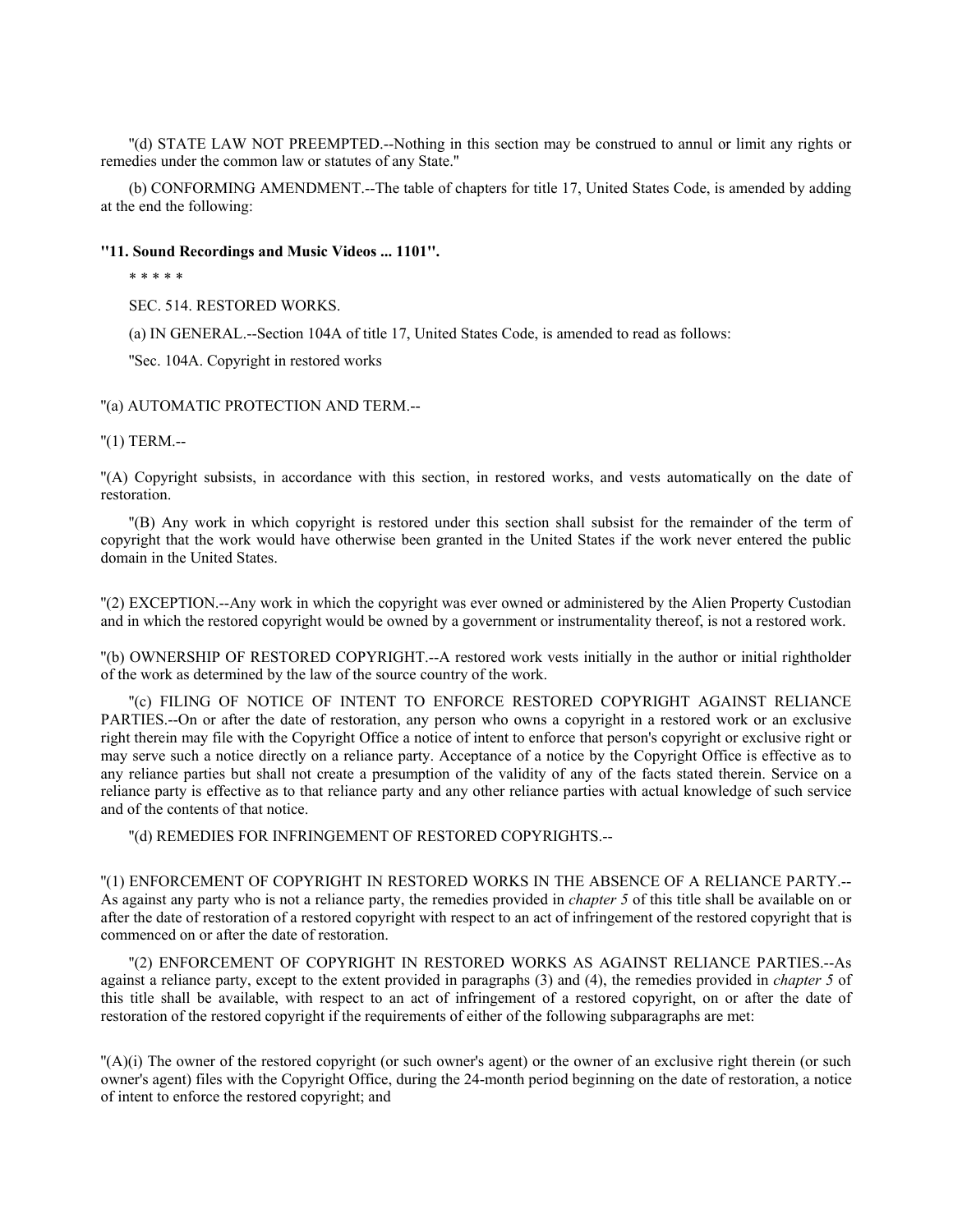''(ii)(I) the act of infringement commenced after the end of the 12-month period beginning on the date of publication of the notice in the *Federal Register*;

''(II) the act of infringement commenced before the end of the 12-month period described in subclause (I) and continued after the end of that 12-month period, in which case remedies shall be available only for infringement occurring after the end of that 12-month period; or

''(III) copies or phonorecords of a work in which copyright has been restored under this section are made after publication of the notice of intent in the *Federal Register*.

''(B)(i) The owner of the restored copyright (or such owner's agent) or the owner of an exclusive right therein (or such owner's agent) serves upon a reliance party a notice of intent to enforce a restored copyright; and

''(ii)(I) the act of infringement commenced after the end of the 12-month period beginning on the date the notice of intent is received;

''(II) the act of infringement commenced before the end of the 12-month period described in subclause (I) and continued after the end of that 12-month period, in which case remedies shall be available only for the infringement occurring after the end of that 12-month period; or

''(III) copies or phonorecords of a work in which copyright has been restored under this section are made after receipt of the notice of intent.

In the event that notice is provided under both subparagraphs (A) and (B), the 12-month period referred to in such subparagraphs shall run from the earlier of publication or service of notice.

''(3) EXISTING DERIVATIVE WORKS.--

''(A) In the case of a derivative work that is based upon a restored work and is created--

''(i) before the date of the enactment of the Uruguay Round Agreements Act, if the source country of the derivative work is an eligible country on such date, or

''(ii) before the date of adherence or proclamation, if the source country of the derivative work is not an eligible country on such date of enactment,

a reliance party may continue to exploit that work for the duration of the restored copyright if the reliance party pays to the owner of the restored copyright reasonable compensation for conduct which would be subject to a remedy for infringement but for the provisions of this paragraph.

''(B) In the absence of an agreement between the parties, the amount of such compensation shall be determined by an action in United States district court, and shall reflect any harm to the actual or potential market for or value of the restored work from the reliance party's continued exploitation of the work, as well as compensation for the relative contributions of expression of the author of the restored work and the reliance party to the derivative work.

''(4) COMMENCEMENT OF INFRINGEMENT FOR RELIANCE PARTIES.--For purposes of section 412, in the case of reliance parties, infringement shall be deemed to have commenced before registration when acts which would have constituted infringement had the restored work been subject to copyright were commenced before the date of restoration.

''(e) NOTICES OF INTENT TO ENFORCE A RESTORED COPYRIGHT.--

''(1) NOTICES OF INTENT FILED WITH THE COPYRIGHT OFFICE.--

''(A)(i) A notice of intent filed with the Copyright Office to enforce a restored copyright shall be signed by the owner of the restored copyright or the owner of an exclusive right therein, who files the notice under subsection  $(d)(2)(A)(i)$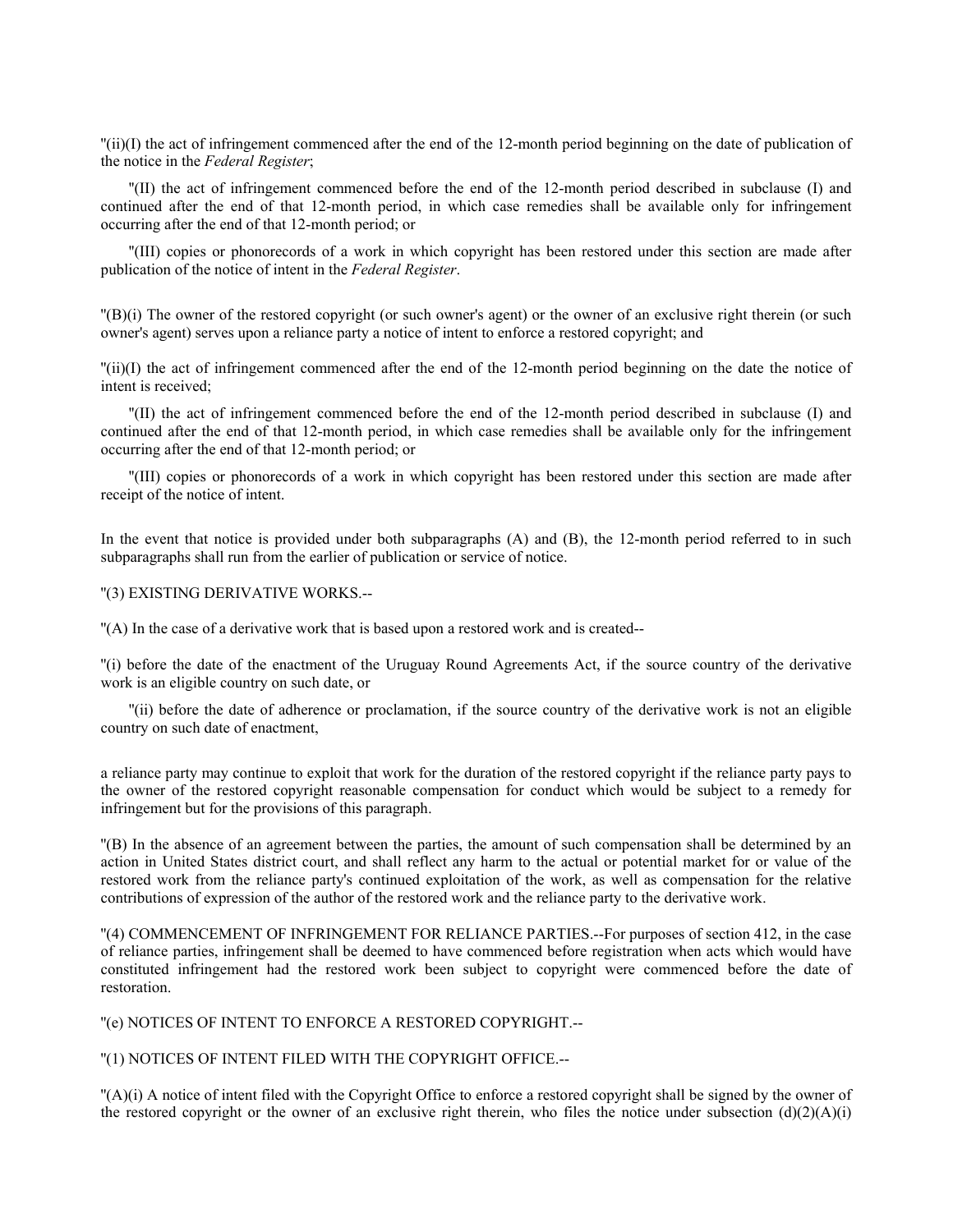(hereafter in this paragraph referred to as the 'owner'), or by the owner's agent, shall identify the title of the restored work, and shall include an English translation of the title and any other alternative titles known to the owner by which the restored work may be identified, and an address and telephone number at which the owner may be contacted. If the notice is signed by an agent, the agency relationship must have been constituted in a writing signed by the owner before the filing of the notice. The Copyright Office may specifically require in regulations other information to be included in the notice, but failure to provide such other information shall not invalidate the notice or be a basis for refusal to list the restored work in the *Federal Register*.

''(ii) If a work in which copyright is restored has no formal title, it shall be described in the notice of intent in detail sufficient to identify it.

''(iii) Minor errors or omissions may be corrected by further notice at any time after the notice of intent is filed. Notices of corrections for such minor errors or omissions shall be accepted after the period established in subsection (d)(2)(A)(i). Notices shall be published in the *Federal Register* pursuant to subparagraph (B).

''(B)(i) The Register of Copyrights shall publish in the *Federal Register*, commencing not later than 4 months after the date of restoration for a particular nation and every 4 months thereafter for a period of 2 years, lists identifying restored works and the ownership thereof if a notice of intent to enforce a restored copyright has been filed.

''(ii) Not less than 1 list containing all notices of intent to enforce shall be maintained in the Public Information Office of the Copyright Office and shall be available for public inspection and copying during regular business hours pursuant to sections 705 and 708. Such list shall also be published in the *Federal Register* on an annual basis for the first 2 years after the applicable date of restoration.

''(C) The Register of Copyrights is authorized to fix reasonable fees based on the costs of receipt, processing, recording, and publication of notices of intent to enforce a restored copyright and corrections thereto.

''(D)(i) Not later than 90 days before the date the Agreement on Trade-Related Aspects of Intellectual Property referred to in section 101(d)(15) of the Uruguay Round Agreements Act enters into force with respect to the United States, the Copyright Office shall issue and publish in the *Federal Register* regulations governing the filing under this subsection of notices of intent to enforce a restored copyright.

''(ii) Such regulations shall permit owners of restored copyrights to file simultaneously for registration of the restored copyright.

## ''(2) NOTICES OF INTENT SERVED ON A RELIANCE PARTY.--

''(A) Notices of intent to enforce a restored copyright may be served on a reliance party at any time after the date of restoration of the restored copyright.

''(B) Notices of intent to enforce a restored copyright served on a reliance party shall be signed by the owner or the owner's agent, shall identify the restored work and the work in which the restored work is used, if any, in detail sufficient to identify them, and shall include an English translation of the title, any other alternative titles known to the owner by which the work may be identified, the use or uses to which the owner objects, and an address and telephone number at which the reliance party may contact the owner. If the notice is signed by an agent, the agency relationship must have been constituted in writing and signed by the owner before service of the notice.

''(3) EFFECT OF MATERIAL FALSE STATEMENTS.--Any material false statement knowingly made with respect to any restored copyright identified in any notice of intent shall make void all claims and assertions made with respect to such restored copyright.

### ''(f) IMMUNITY FROM WARRANTY AND RELATED LIABILITY.--

''(1) IN GENERAL.--Any person who warrants, promises, or guarantees that a work does not violate an exclusive right granted in section 106 shall not be liable for legal, equitable, arbitral, or administrative relief if the warranty, promise, or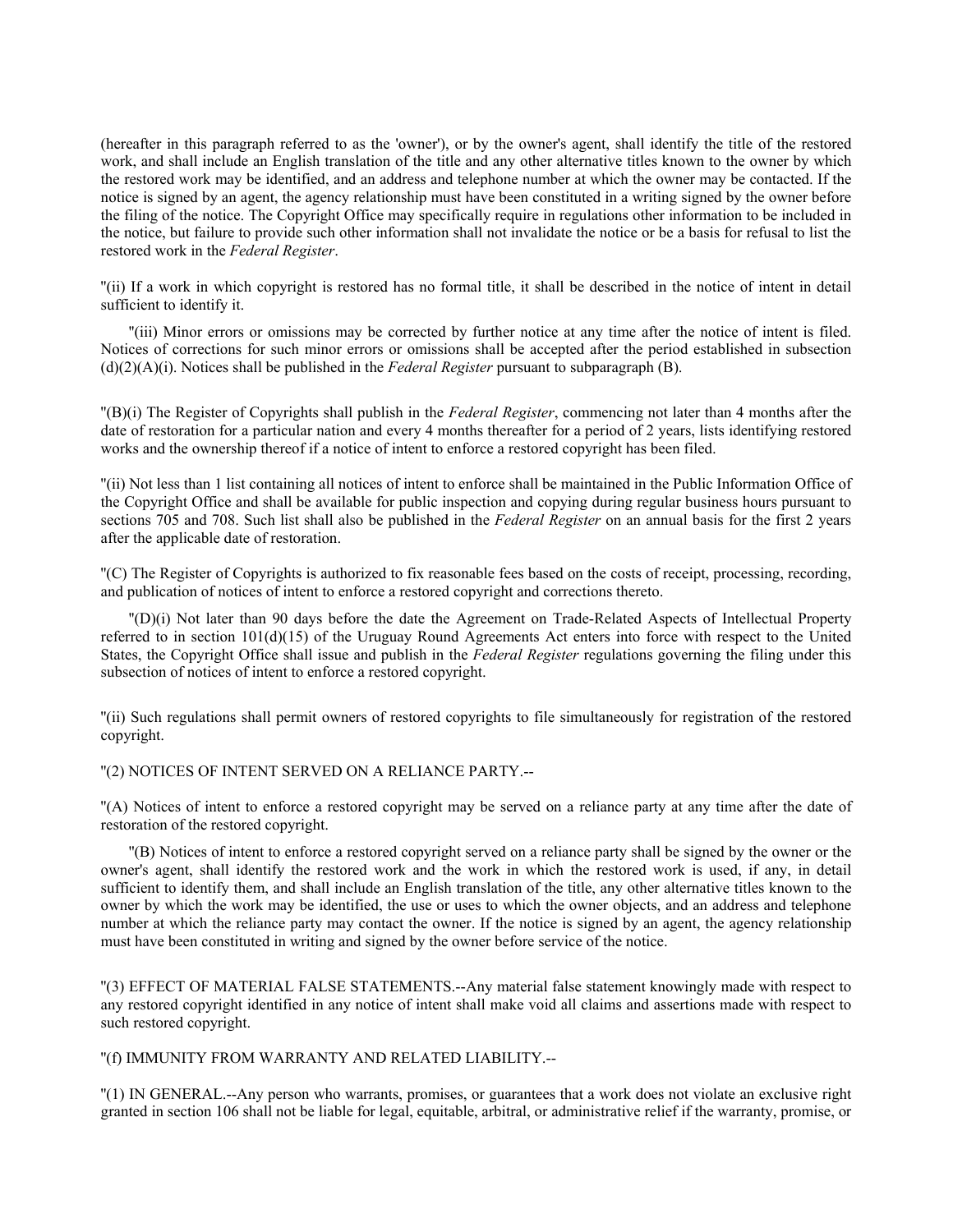guarantee is breached by virtue of the restoration of copyright under this section, if such warranty, promise, or guarantee is made before January 1, 1995.

''(2) PERFORMANCES.--No person shall be required to perform any act if such performance is made infringing by virtue of the restoration of copyright under the provisions of this section, if the obligation to perform was undertaken before January 1, 1995.

''(g) PROCLAMATION OF COPYRIGHT RESTORATION.--Whenever the President finds that a particular foreign nation extends, to works by authors who are nationals or domiciliaries of the United States, restored copyright protection on substantially the same basis as provided under this section, the President may by proclamation extend restored protection provided under this section to any work--

''(1) of which one or more of the authors is, on the date of first publication, a national, domiciliary, or sovereign authority of that nation; or

''(2) which was first published in that nation.

The President may revise, suspend, or revoke any such proclamation or impose any conditions or limitations on protection under such a proclamation.

''(h) DEFINITIONS.--For purposes of this section and section 109(a):

''(1) The term 'date of adherence or proclamation' means the earlier of the date on which a foreign nation which, as of the date the WTO Agreement enters into force with respect to the United States, is not a nation adhering to the Berne Convention or a WTO member country, becomes--

''(A) a nation adhering to the Berne Convention or a WTO member country; or

''(B) subject to a Presidential proclamation under subsection (g).

''(2) The 'date of restoration' of a restored copyright is the later of--

''(A) the date on which the Agreement on Trade-Related Aspects of Intellectual Property referred to in section 101(d)(15) of the Uruguay Round Agreements Act enters into force with respect to the United States, if the source country of the restored work is a nation adhering to the Berne Convention or a WTO member country on such date; or

''(B) the date of adherence or proclamation, in the case of any other source country of the restored work.

''(3) The term 'eligible country' means a nation, other than the United States, that is a WTO member country, adheres to the Berne Convention, or is subject to a proclamation under section 104A(g).

"(4) The term 'reliance party' means any person who--

''(A) with respect to a particular work, engages in acts, before the source country of that work becomes an eligible country, which would have violated section 106 if the restored work had been subject to copyright protection, and who, after the source country becomes an eligible country, continues to engage in such acts;

''(B) before the source country of a particular work becomes an eligible country, makes or acquires 1 or more copies or phonorecords of that work; or

 $C(C)$  as the result of the sale or other disposition of a derivative work covered under subsection (d)(3), or significant assets of a person described in subparagraph (A) or (B), is a successor, assignee, or licensee of that person.

''(5) The term 'restored copyright' means copyright in a restored work under this section.

''(6) The term 'restored work' means an original work of authorship that--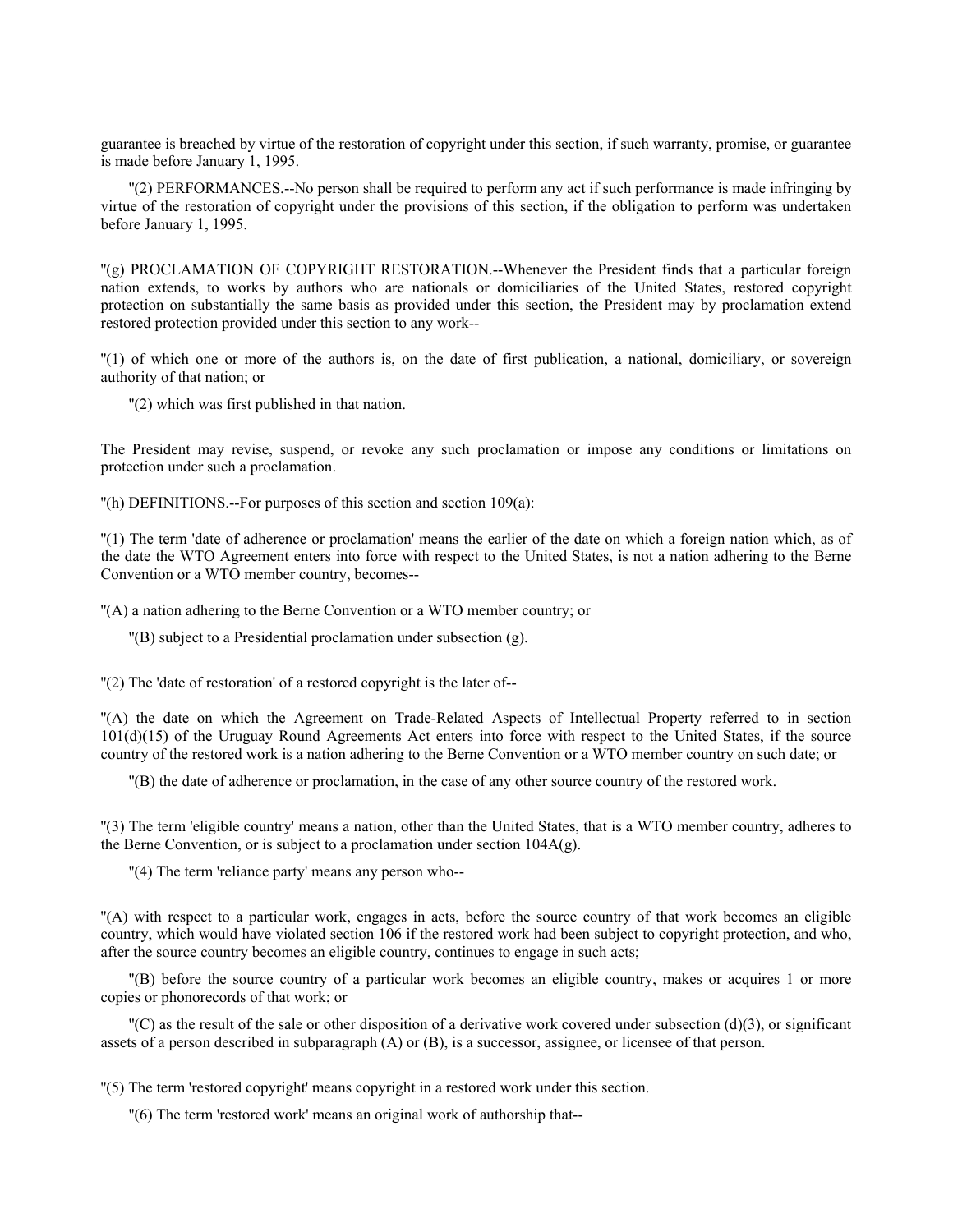''(A) is protected under subsection (a);

- ''(B) is not in the public domain in its source country through expiration of term of protection;
- ''(C) is in the public domain in the United States due to--

''(i) noncompliance with formalities imposed at any time by United States copyright law, including failure of renewal, lack of proper notice, or failure to comply with any manufacturing requirements;

- ''(ii) lack of subject matter protection in the case of sound recordings fixed before February 15, 1972; or
- ''(iii) lack of national eligibility; and

''(D) has at least one author or rightholder who was, at the time the work was created, a national or domiciliary of an eligible country, and if published, was first published in an eligible country and not published in the United States during the 30-day period following publication in such eligible country.

''(7) The term 'rightholder' means the person--

''(A) who, with respect to a sound recording, first fixes a sound recording with authorization, or

''(B) who has acquired rights from the person described in subparagraph(A) by means of any conveyance or by operation of law.

"(8) The 'source country' of a restored work is--

''(A) a nation other than the United States;

''(B) in the case of an unpublished work--

''(i) the eligible country in which the author or rightholder is a national or domiciliary, or, if a restored work has more than 1 author or rightholder, the majority of foreign authors or rightholders are nationals or domiciliaries of eligible countries; or

''(ii) if the majority of authors or rightholders are not foreign, the nation other than the United States which has the most significant contacts with the work; and

''(C) in the case of a published work--

''(i) the eligible country in which the work is first published, or

''(ii) if the restored work is published on the same day in 2 or more eligible countries, the eligible country which has the most significant contacts with the work.

''(9) The terms 'WTO Agreement' and 'WTO member country' have the meanings given those terms in paragraphs (9) and (10), respectively, of section 2 of the Uruguay Round Agreements Act.''.

(b) LIMITATION.--Section 109(a) of title 17, United States Code, is amended by adding at the end the following:

''Notwithstanding the preceding sentence, copies or phonorecords of works subject to restored copyright under section 104A that are manufactured before the date of restoration of copyright or, with respect to reliance parties, before publication or service of notice under section  $104A(e)$ , may be sold or otherwise disposed of without the authorization of the owner of the restored copyright for purposes of direct or indirect commercial advantage only during the 12-month period beginning on--